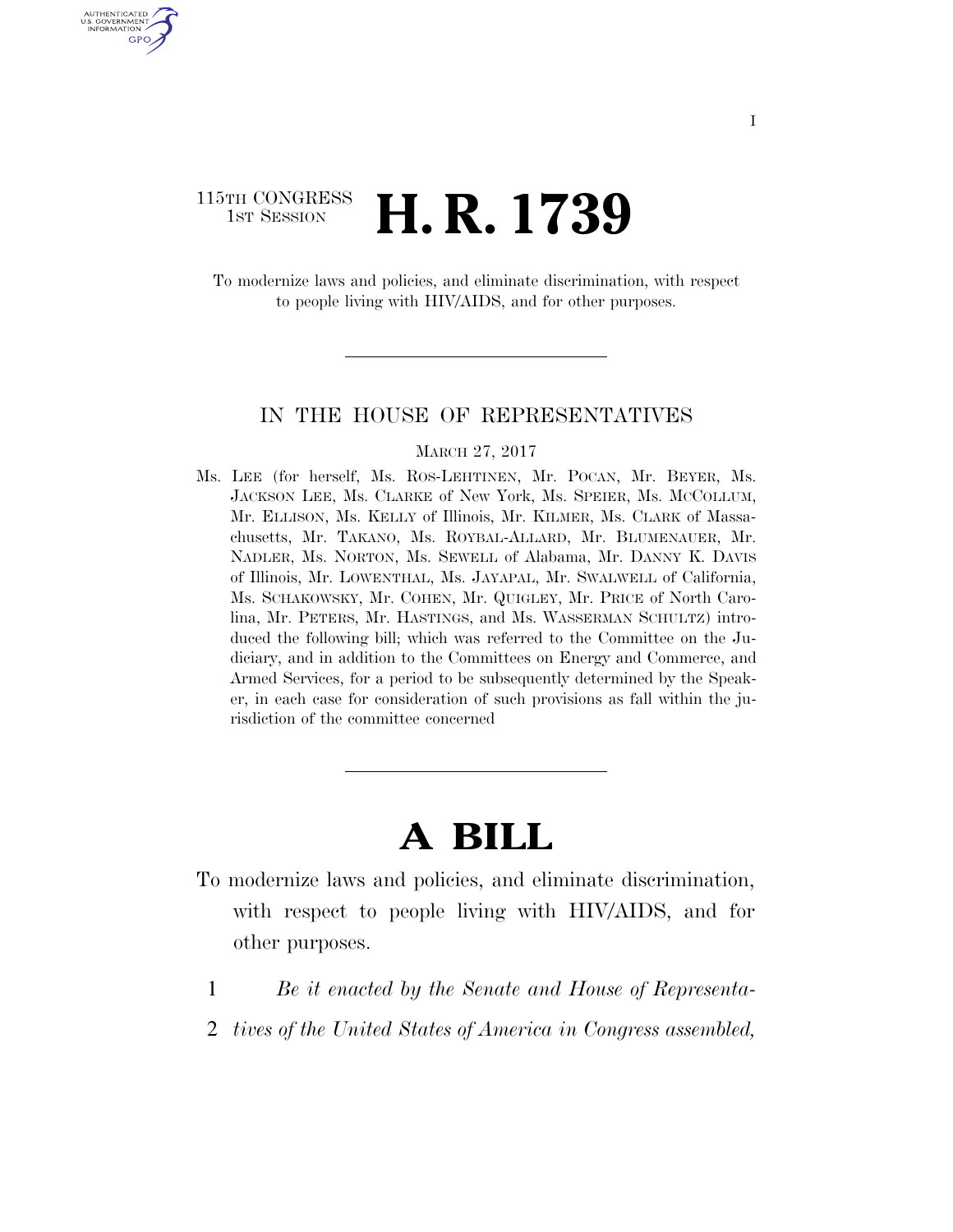### **SECTION 1. SHORT TITLE.**

 This Act may be cited as the ''Repeal Existing Poli- cies that Encourage and Allow Legal HIV Discrimination Act of 2017'' or the ''REPEAL HIV Discrimination Act of 2017''.

#### **SEC. 2. FINDINGS.**

The Congress makes the following findings:

 (1) At present, 33 States and 2 United States territories have criminal statutes based on perceived exposure to HIV, rather than actual transmission of HIV to another. Eleven States have HIV-specific laws that make spitting or biting a felony, even though it is not possible to transmit HIV via saliva. Twenty-four States require persons who are aware that they have HIV to disclose their status to sexual partners. Fourteen of these 24 States also require disclosure to needle-sharing partners. Twenty-five States criminalize one or more behaviors that pose a low or negligible risk for HIV transmission.

 (2) According to the Centers for Disease Con- trol and Prevention (CDC), HIV is only transmitted through blood, semen, vaginal fluid, and breast milk.

 (3) HIV-specific criminal laws are classified as felonies in 28 States; in three States, a person's ex- posure to another to HIV does not subject the per-son to criminal prosecution for that act alone, but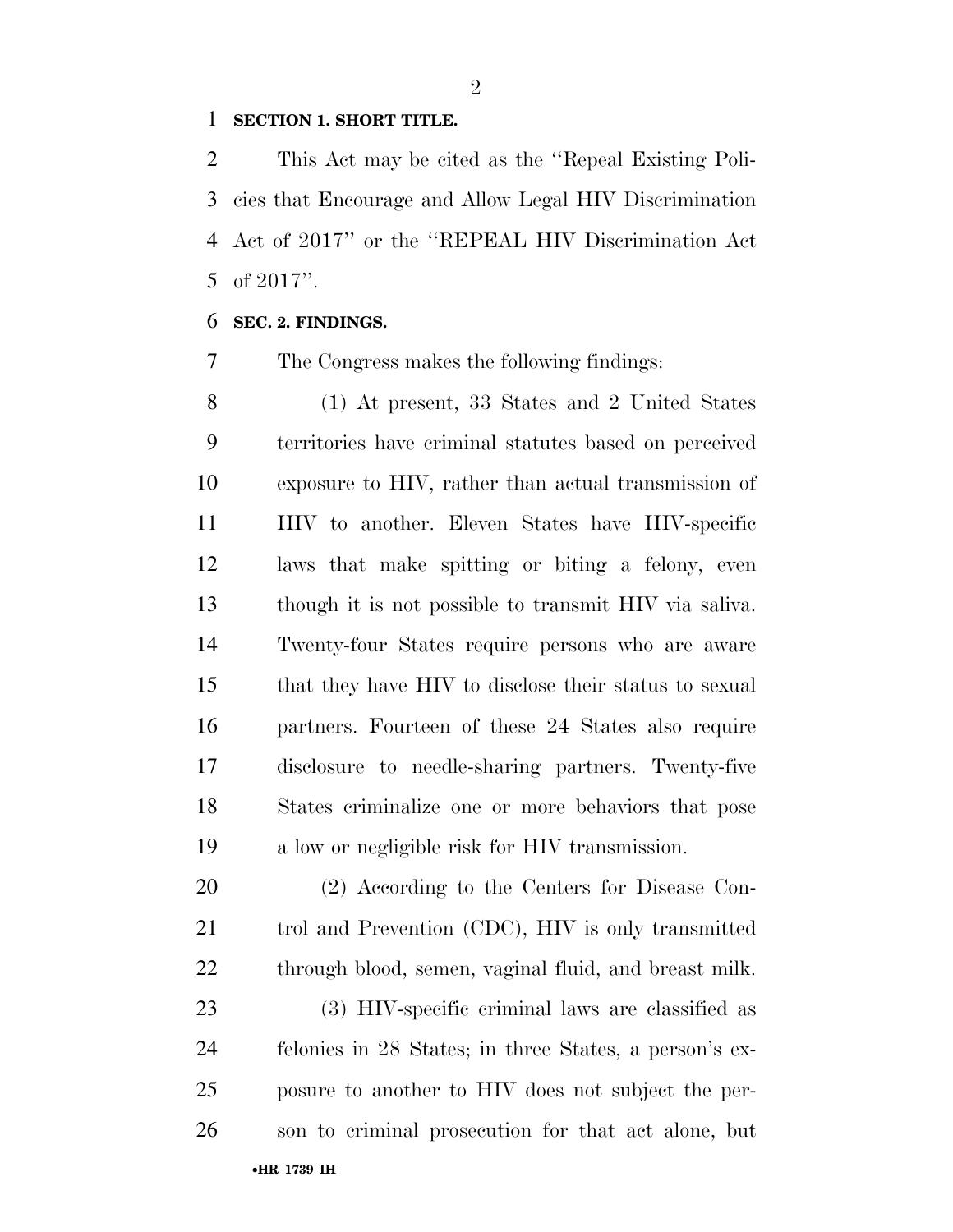Code of Military Justice (UCMJ). (5) The number of prosecutions, arrests, and instances where HIV-specific criminal laws are used to induce plea agreements is unknown. Because State-level prosecution and arrest data are not read- ily available in any national legal database, the soci- etal impact of these laws may be underestimated and most cases that go to trial are not reduced to writ- ten, published opinions. (6) State and Federal criminal law does not currently reflect the three decades of medical ad- vances and discoveries made with regard to trans- mission and treatment of HIV/AIDS. (7) According to CDC, correct and consistent male or female condom use is very effective in pre-venting HIV transmission. However, most State

 may result in a sentence enhancement. Eighteen States impose sentences of up to 10 years; seven im- pose sentences between 11 and 20 years; and five impose sentences of greater than 20 years.

(4) When members of the Armed Forces ac-

quire HIV, they are issued orders that require them

to disclose under all circumstances including when

the known risk of transmission is zero. Failure to

disclose can result in prosecution under the Uniform

•**HR 1739 IH**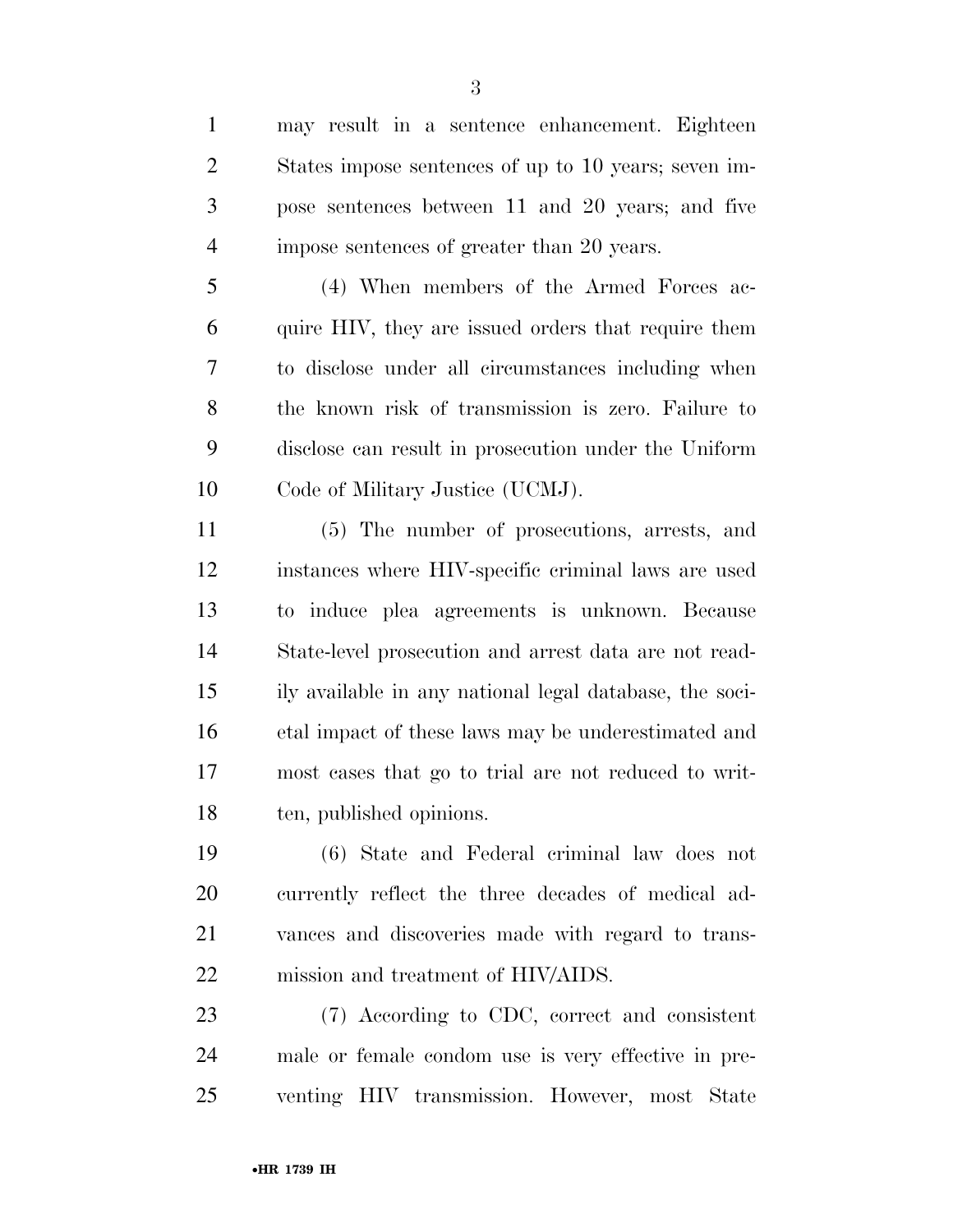HIV-specific laws and prosecutions do not treat the use of a condom during sexual intercourse as a miti- gating factor or evidence that the defendant did not intend to transmit HIV.

 (8) Criminal laws and prosecutions do not take into account the benefits of effective antiretroviral medications, which reduce the HIV virus to undetectable levels and further reduce the already low risk of transmitting the HIV to near zero.

 (9) Although HIV/AIDS currently is viewed as a treatable, chronic, medical condition, people living with HIV/AIDS have been charged under aggra- vated assault, attempted murder, and even bioter- rorism statutes because prosecutors, courts, and leg- islators continue to view and characterize the blood, semen, and saliva of people living with HIV as a 17 "deadly weapon".

 (10) Multiple peer-reviewed studies demonstrate that HIV-specific laws do not reduce risk-taking be- havior or increase disclosure by people living with or at risk of HIV, and there is increasing evidence that these laws reduce the willingness to get tested. Fur- thermore, placing legal responsibility for preventing the transmission of HIV and other pathogens exclu-sively on people diagnosed with HIV, and without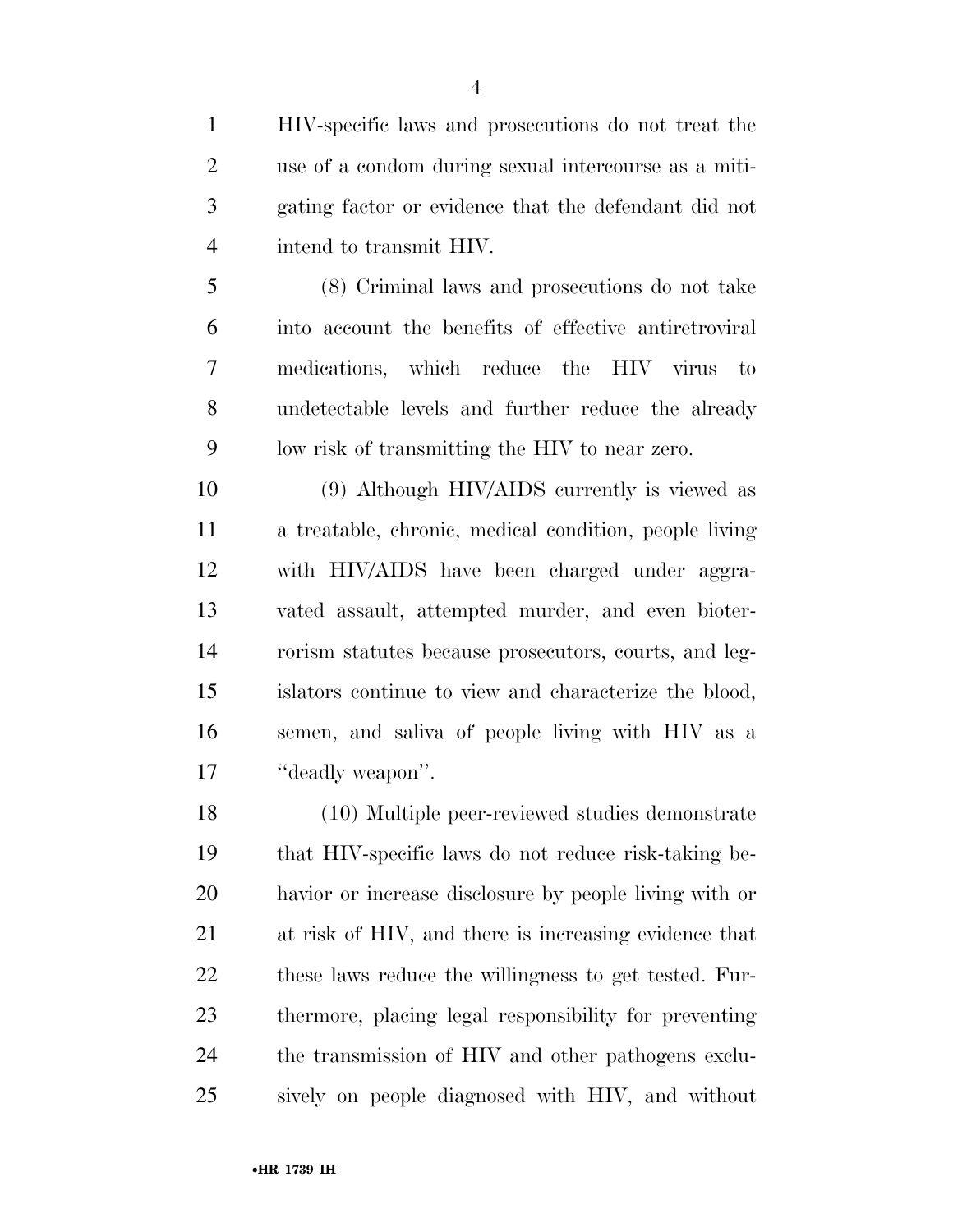consideration of other pathogens that can be sexu- ally transmitted, undermines the public health mes- sage that all people should practice behaviors that protect themselves and their partners from HIV and other sexually transmitted diseases.

 (11) The identity of an individual accused of violating existing HIV-specific restrictions is broad- cast through media reports, potentially destroying employment opportunities and relationships and vio-lating the person's right to privacy.

 (12) Individuals who are convicted for HIV ex- posure, nondisclosure, or transmission often must register as sex offenders even in cases of consensual sexual activity. Their employability is destroyed and their family relationships are fractured.

 (13) The United Nations, including the Joint United Nations Programme on HIV/AIDS (UNAIDS), urges governments to ''limit criminaliza- tion to cases of intentional transmission. Such re- quirement indicates a situation where a person knows his or her HIV-positive status, acts with the intention to transmit HIV, and does in fact transmit it''. UNAIDS also recommends that criminal law should not be applied to cases where there is no sig-nificant risk of transmission.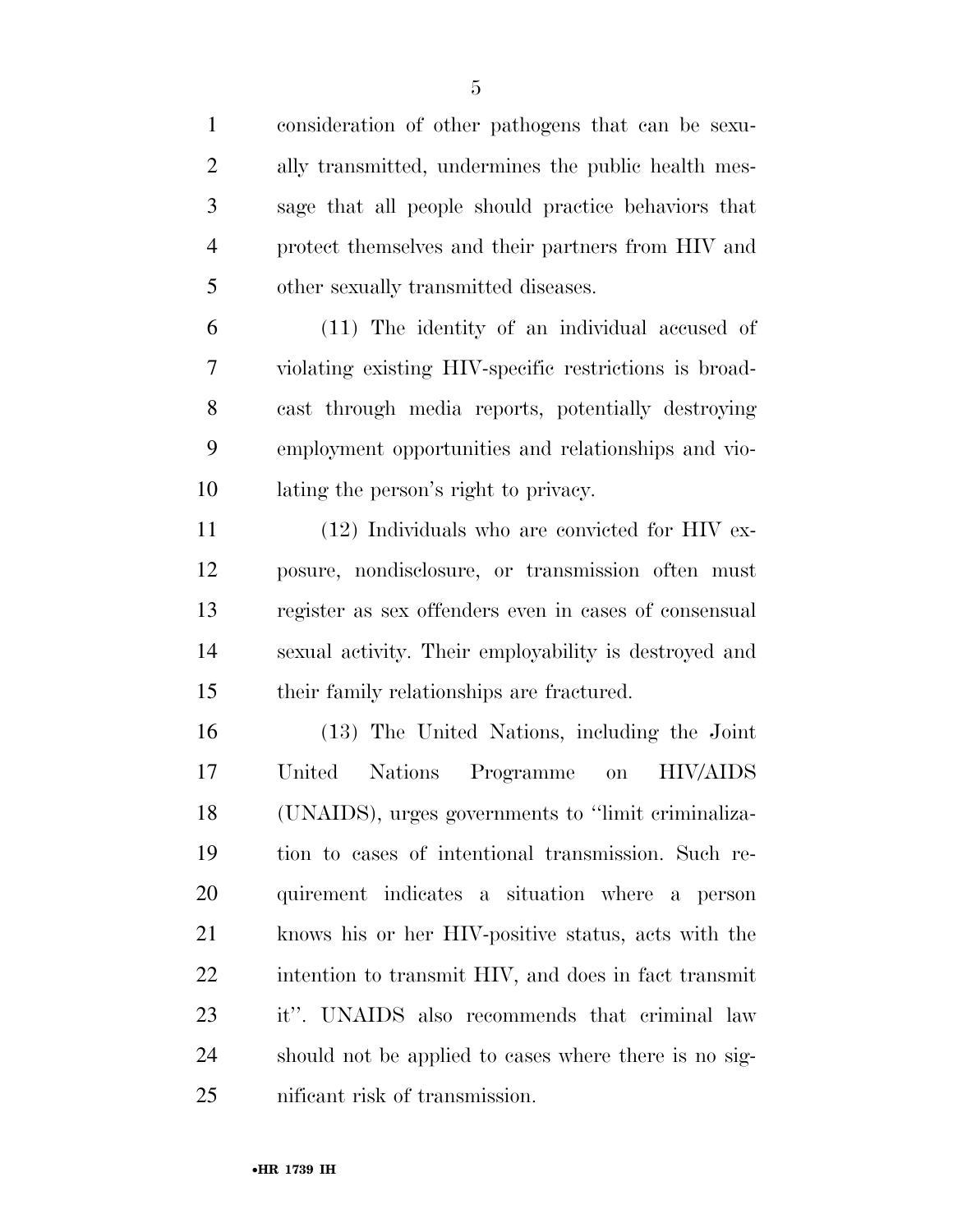(14) The Global Commission on HIV and the Law was launched in June 2010 to examine laws and practices that criminalize people living with and vulnerable to HIV and to develop evidence-based rec- ommendations for effective HIV responses. The Commission calls for ''governments, civil society and international bodies to repeal punitive laws and enact laws that facilitate and enable effective re- sponses to HIV prevention, care and treatment serv- ices for all who need them''. The Commission rec- ommends against the enactment of ''laws that ex- plicitly criminalize HIV transmission, exposure or non-disclosure of HIV status, which are counter-productive''.

 (15) In 2010, the President released a National HIV/AIDS Strategy (NHAS), which addressed HIV- specific criminal laws, stating: ''While we understand the intent behind these laws, they may not have the desired effect and they may make people less willing to disclose their status by making people feel at even greater risk of discrimination. In some cases, it may be appropriate for legislators to reconsider whether existing laws continue to further the public interest and public health. In many instances, the continued existence and enforcement of these types of laws run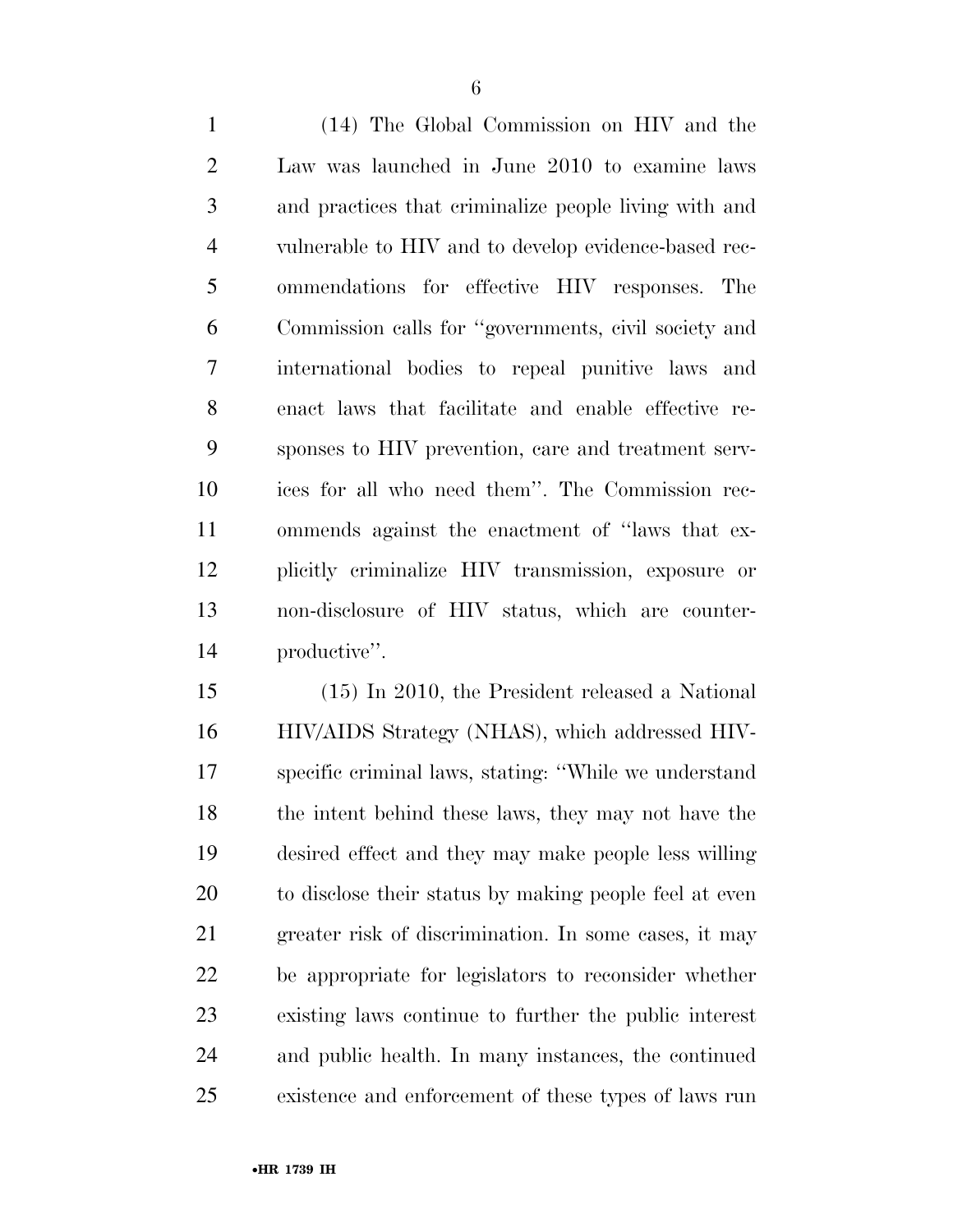| $\mathbf{1}$   | counter to scientific evidence about routes of HIV           |
|----------------|--------------------------------------------------------------|
| $\overline{2}$ | transmission and may undermine the public health             |
| 3              | goals of promoting HIV screening and treatment.".            |
| $\overline{4}$ | The NHAS also states that State legislatures should          |
| 5              | consider reviewing HIV-specific criminal statutes to         |
| 6              | ensure that they are consistent with current knowl-          |
| $\overline{7}$ | edge of HIV transmission and support public health           |
| 8              | approaches to preventing and treating HIV.                   |
| 9              | $(16)$ In February 2013, the President's Advi-               |
| 10             | sory Council on AIDS (PACHA) passed a resolution             |
| 11             | stating "all U.S. law should be consistent with cur-         |
| 12             | rent medical and scientific knowledge and accepted           |
| 13             | human rights-based approaches to disease control             |
| 14             | and prevention and avoid imposition of unwarranted           |
| 15             | punishment based on health and disability status".           |
| 16             | SEC. 3. SENSE OF CONGRESS REGARDING LAWS OR REGU-            |
| 17             | LATIONS DIRECTED AT PEOPLE LIVING WITH                       |
| 18             | HIV.                                                         |
| 19             | It is the sense of Congress that Federal and State           |
| 20             | laws, policies, and regulations regarding people living with |
| 21             | $\rm{HIV}$ —                                                 |
| 22             | (1) should not place unique or additional bur-               |
| 23             | dens on such individuals solely as a result of their         |
| 24             | HIV status; and                                              |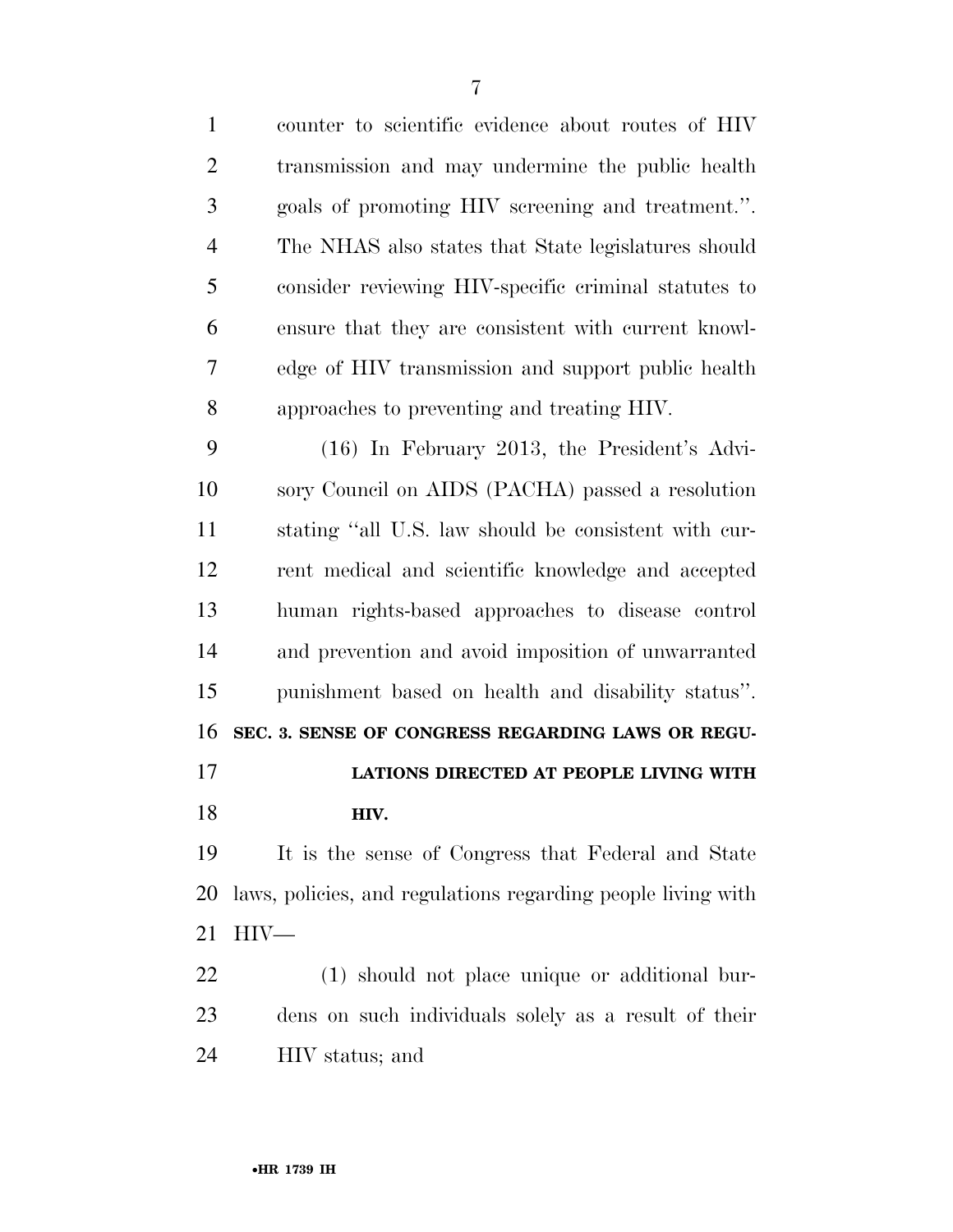| $\mathbf{1}$   | (2) should instead demonstrate a public health-         |
|----------------|---------------------------------------------------------|
| $\overline{2}$ | oriented, evidence-based, medically accurate, and       |
| 3              | contemporary understanding of—                          |
| $\overline{4}$ | (A) the multiple factors that lead to HIV               |
| 5              | transmission;                                           |
| 6              | (B) the relative risk of demonstrated HIV               |
| 7              | transmission routes;                                    |
| 8              | (C) the current health implications of liv-             |
| 9              | ing with HIV;                                           |
| 10             | (D) the associated benefits of treatment                |
| 11             | and support services for people living with HIV;        |
| 12             | and                                                     |
| 13             | (E) the impact of punitive HIV-specific                 |
| 14             | laws, policies, regulations, and judicial prece-        |
| 15             | dents and decisions on public health, on people         |
| 16             | living with or affected by HIV, and on their            |
| 17             | families and communities.                               |
| 18             | SEC. 4. REVIEW OF FEDERAL AND STATE LAWS                |
| 19             | (a) REVIEW OF FEDERAL AND STATE LAWS.—                  |
| 20             | $(1)$ In GENERAL.—Not later than 90 days after          |
| 21             | the date of the enactment of this Act, the Attorney     |
| <u>22</u>      | General, the Secretary of Health and Human Serv-        |
| 23             | ices, and the Secretary of Defense acting jointly (in   |
| 24             | this section referred to as the "designated officials") |
| 25             | shall initiate a national review of Federal and State   |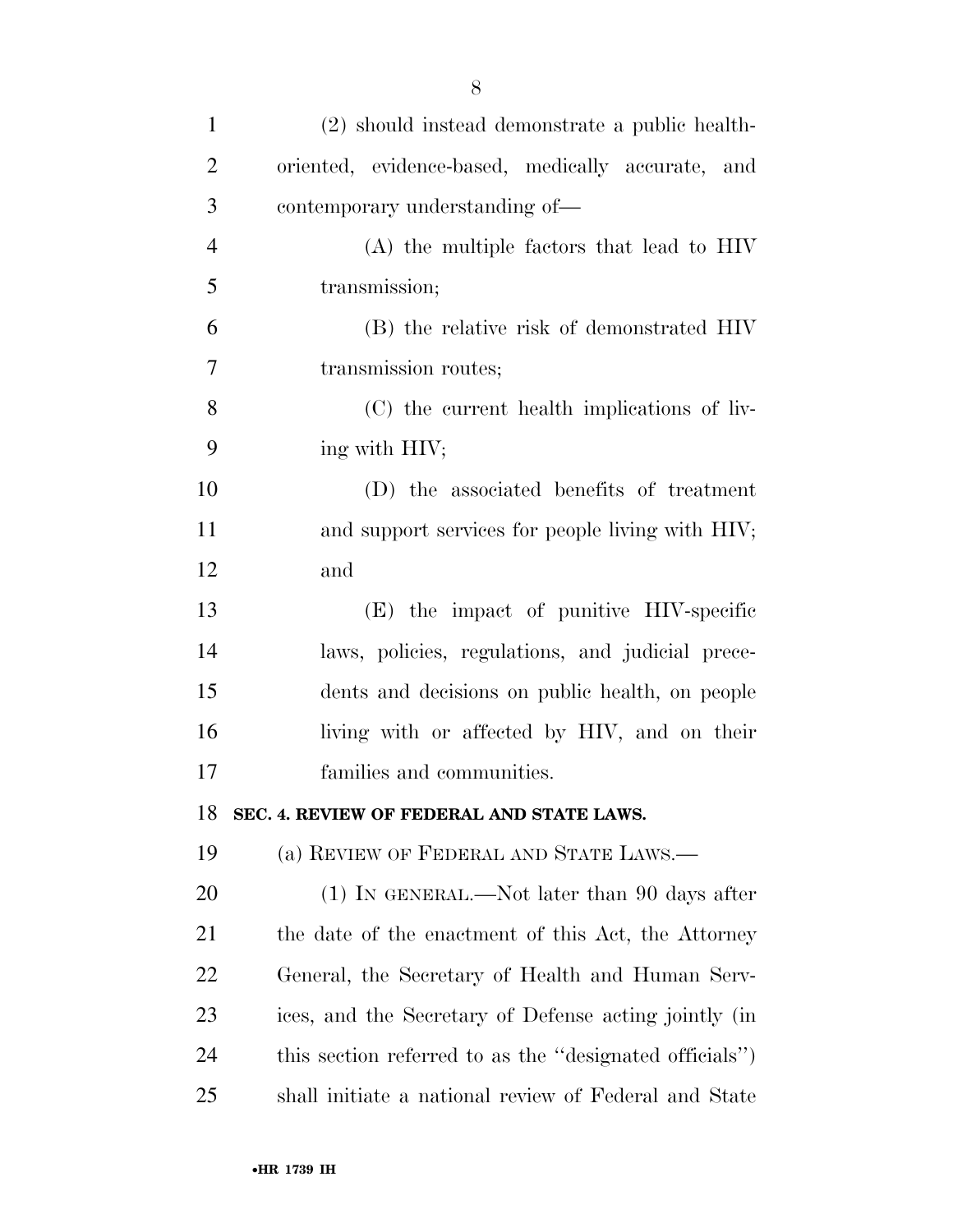| $\mathbf{1}$   | laws, policies, regulations, and judicial precedents  |
|----------------|-------------------------------------------------------|
| $\overline{2}$ | and decisions regarding criminal and related civil    |
| 3              | commitment cases involving people living with HIV/    |
| $\overline{4}$ | AIDS, including in regard to the Uniform Code of      |
| 5              | Military Justice (UCMJ).                              |
| 6              | (2) CONSULTATION.—In carrying out the re-             |
| 7              | view under paragraph (1), the designated officials    |
| 8              | shall seek to include diverse participation from, and |
| 9              | consultation with, each of the following:             |
| 10             | (A) Each State.                                       |
| 11             | (B) State attorneys general (or their rep-            |
| 12             | resentatives).                                        |
| 13             | (C) State public health officials (or their           |
| 14             | representatives).                                     |
| 15             | (D) State judicial and court system offi-             |
| 16             | cers, including judges, district attorneys, pros-     |
| 17             | ecutors, defense attorneys, law enforcement,          |
| 18             | and correctional officers.                            |
| 19             | (E) Members of the United States Armed                |
| 20             | Forces, including members of other Federal            |
| 21             | services subject to the UCMJ.                         |
| <u>22</u>      | (F) People living with HIV/AIDS, particu-             |
| 23             | larly those who have been subject to HIV-re-          |
| 24             | lated prosecution or who are from communities         |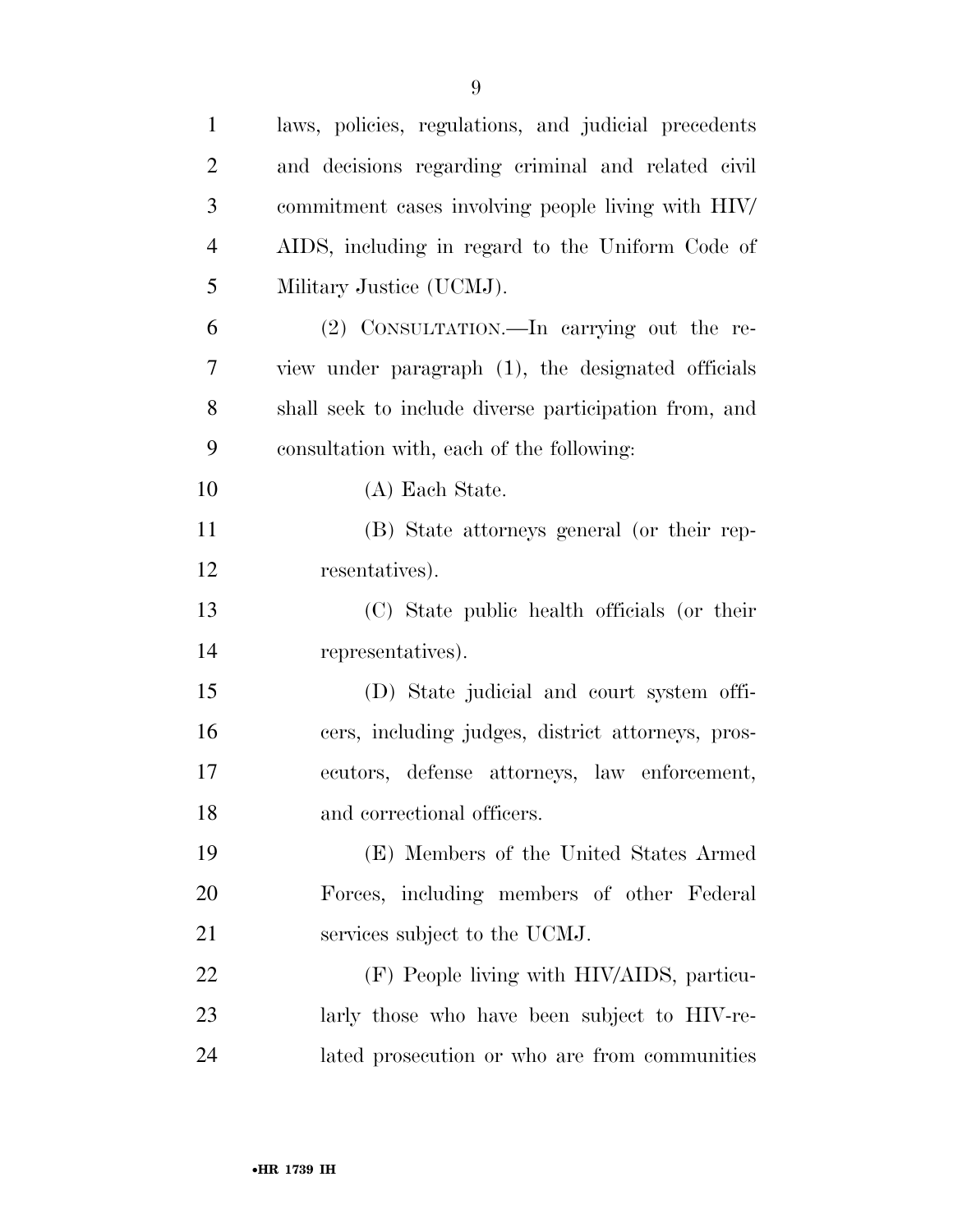| $\mathbf{1}$   | whose members have been disproportionately                |
|----------------|-----------------------------------------------------------|
|                |                                                           |
| $\overline{2}$ | subject to HIV-specific arrests and prosecution.          |
| 3              | (G) Legal advocacy and HIV/AIDS service                   |
| $\overline{4}$ | organizations that work with people living with           |
| 5              | HIV/AIDS.                                                 |
| 6              | (H) Nongovernmental health organizations                  |
| 7              | that work on behalf of people living with HIV/            |
| 8              | AIDS.                                                     |
| 9              | (I) Trade organizations or associations                   |
| 10             | representing persons or entities described in             |
| 11             | subparagraphs $(A)$ through $(G)$ .                       |
| 12             | (3) RELATION TO OTHER REVIEWS.-In car-                    |
| 13             | rying out the review under paragraph (1), the des-        |
| 14             | ignated officials may utilize other existing reviews of   |
| 15             | criminal and related civil commitment cases involv-       |
| 16             | ing people living with HIV, including any such re-        |
| 17             | view conducted by any Federal or State agency or          |
| 18             | any public health, legal advocacy, or trade organiza-     |
| 19             | tion or association if the designated officials deter-    |
| 20             | mines that such reviews were conducted in accord-         |
| 21             | ance with the principles set forth in section 3.          |
| 22             | (b) REPORT.—Not later than 180 days after initi-          |
| 23             | ating the review required by subsection (a), the Attorney |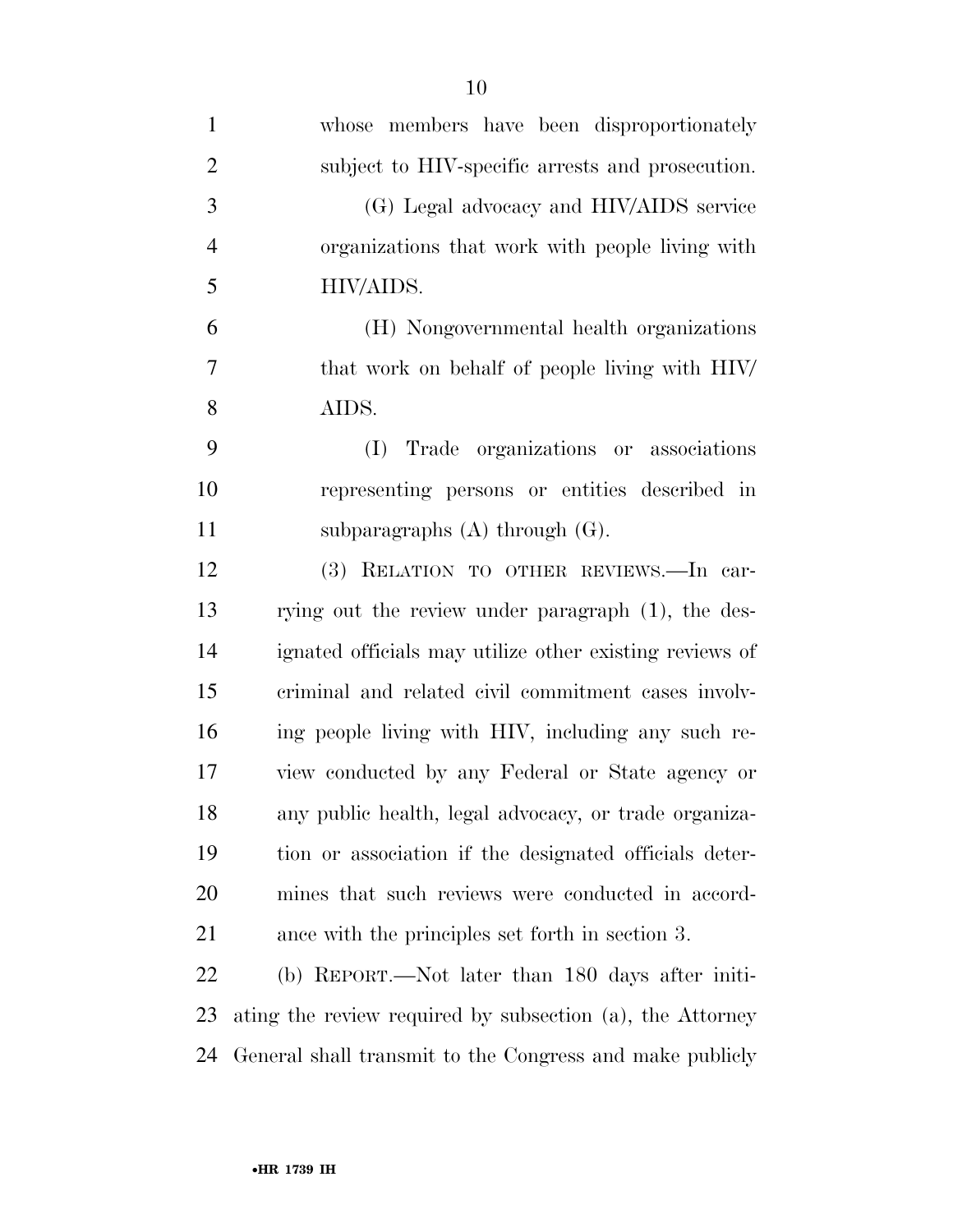available a report containing the results of the review,

which includes the following:

| 3              | (1) For each State and for the UCMJ, a sum-           |
|----------------|-------------------------------------------------------|
| $\overline{4}$ | mary of the relevant laws, policies, regulations, and |
| 5              | judicial precedents and decisions regarding criminal  |
| 6              | cases involving people living with HIV, including the |
| 7              | following:                                            |
| 8              | (A) A determination of whether such laws,             |
| 9              | policies, regulations, and judicial precedents        |
| 10             | and decisions place any unique or additional          |
| 11             | burdens upon people living with HIV.                  |
| 12             | (B) A determination of whether such laws,             |
| 13             | policies, regulations, and judicial precedents        |
| 14             | and decisions demonstrate a public health-ori-        |
| 15             | ented, evidence-based, medically accurate, and        |
| 16             | contemporary understanding of—                        |
| 17             | (i) the multiple factors that lead to                 |
| 18             | HIV transmission;                                     |
| 19             | (ii) the relative risk of HIV trans-                  |
| 20             | mission routes;                                       |
| 21             | (iii) the current health implications of              |

- 22 living with HIV;
- (iv) the associated benefits of treat- ment and support services for people living with HIV; and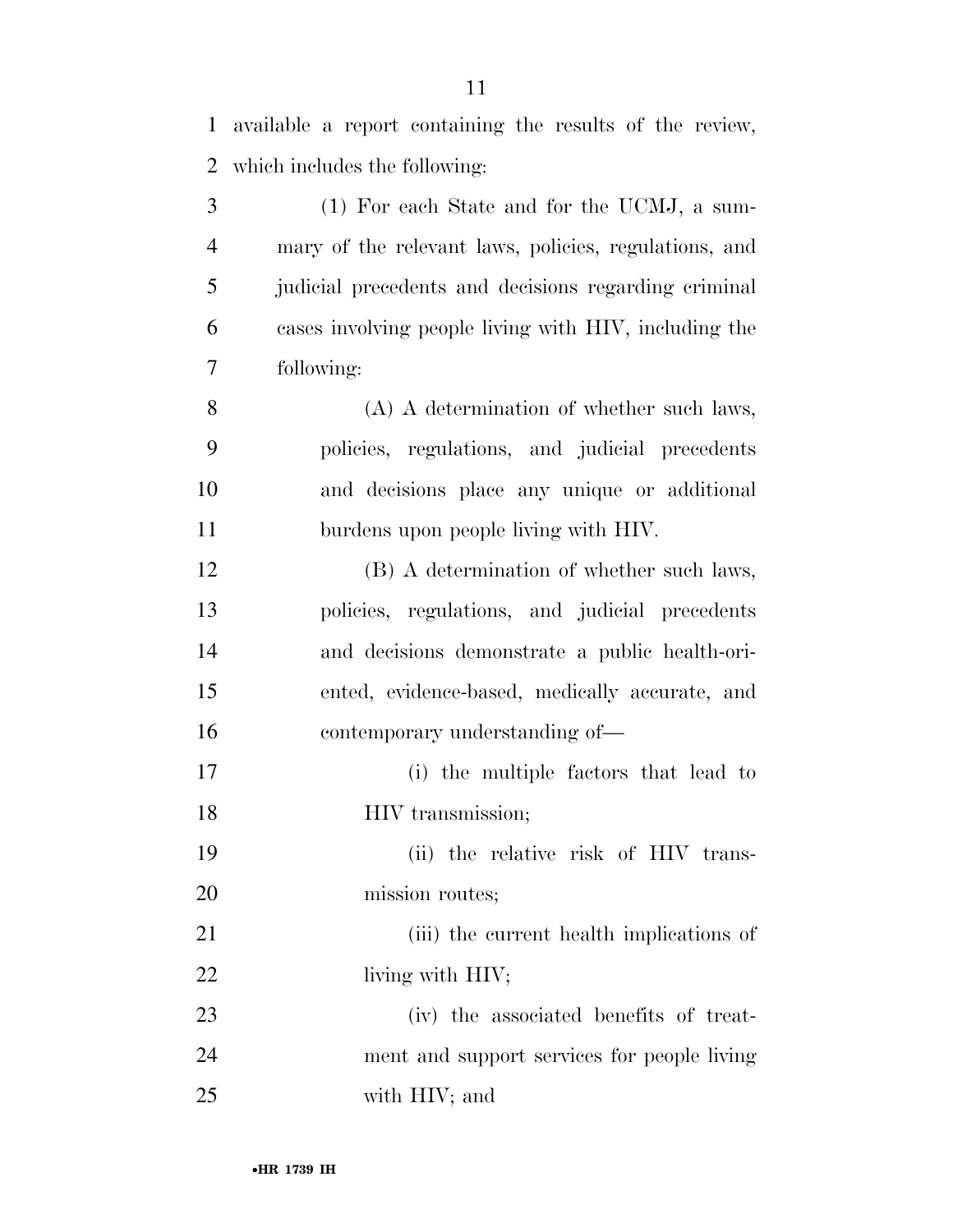(v) the impact of punitive HIV-spe- cific laws and policies on public health, on people living with or affected by HIV, and on their families and communities.

 (C) An analysis of the public health and legal implications of such laws, policies, regula- tions, and judicial precedents and decisions, in- cluding an analysis of the consequences of hav- ing a similar penal scheme applied to com- parable situations involving other communicable diseases.

 (D) An analysis of the proportionality of punishments imposed under HIV-specific laws, policies, regulations, and judicial precedents, taking into consideration penalties attached to violation of State laws against similar degrees of endangerment or harm, such as driving while intoxicated (DWI) or transmission of other communicable diseases, or more serious harms, such as vehicular manslaughter offenses.

 (2) An analysis of common elements shared be- tween State laws, policies, regulations, and judicial precedents.

 (3) A set of best practice recommendations di-rected to State governments, including State attor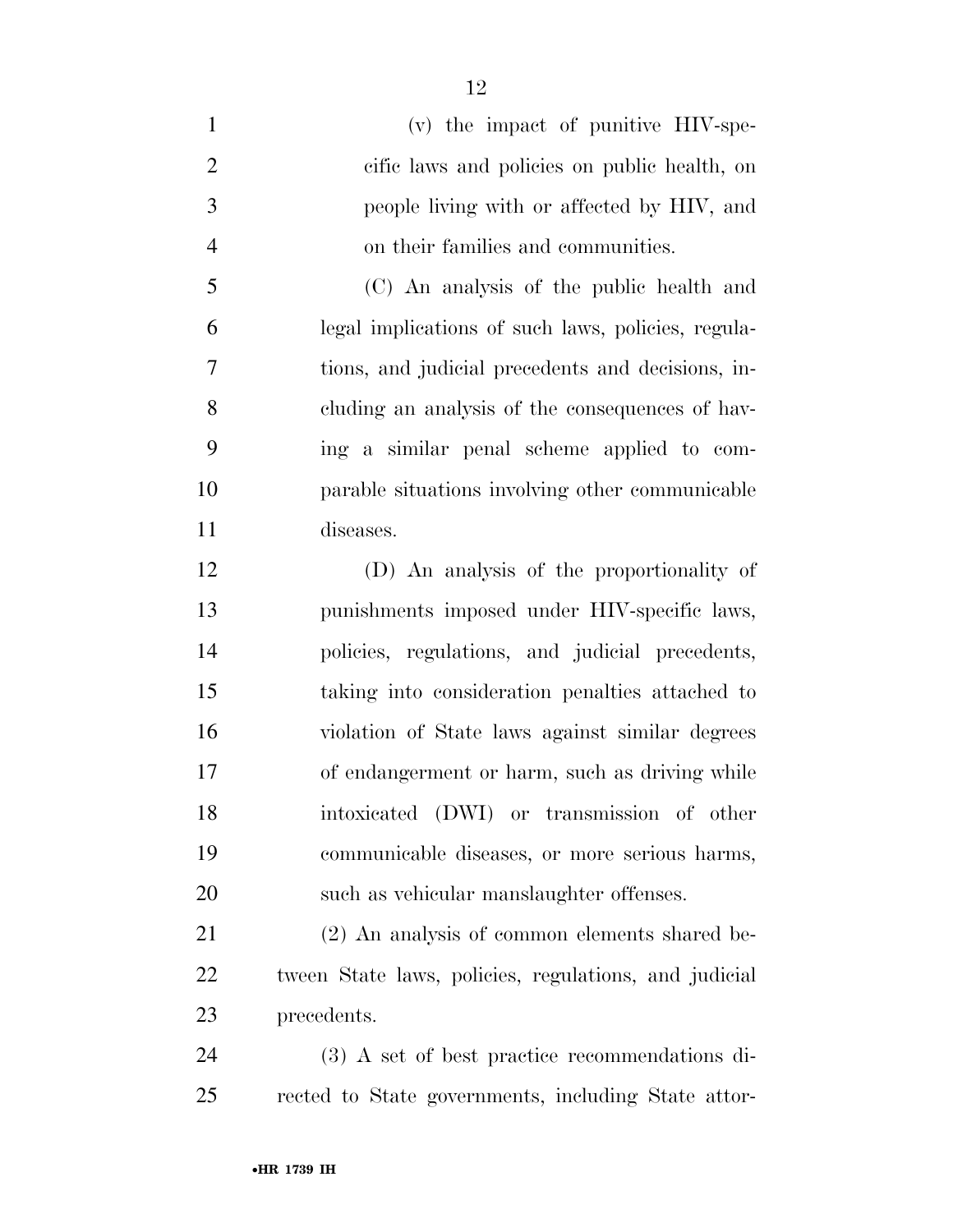neys general, public health officials, and judicial offi- cers, in order to ensure that laws, policies, regula- tions, and judicial precedents regarding people living with HIV are in accordance with the principles set forth in section 3.

 (4) Recommendations for adjustments to the UCMJ, as may be necessary, in order to ensure that laws, policies, regulations, and judicial precedents re- garding people living with HIV/AIDS are in accord- ance with the principles set forth in section 3. Such recommendations should include any necessary and appropriate changes to ''Orders to Follow Preventa-tive Medicine Requirements''.

 (c) GUIDANCE.—Within 90 days of the release of the report required by subsection (b), the Attorney General and the Secretary of Health and Human Services, acting jointly, shall develop and publicly release updated guid- ance for States based on the set of best practice rec- ommendations required by subsection (b)(3) in order to assist States dealing with criminal and related civil com-mitment cases regarding people living with HIV.

22 (d) MONITORING AND EVALUATION SYSTEM.—With- in 60 days of the release of the guidance required by sub- section (c), the Attorney General and the Secretary of Health and Human Services, acting jointly, shall establish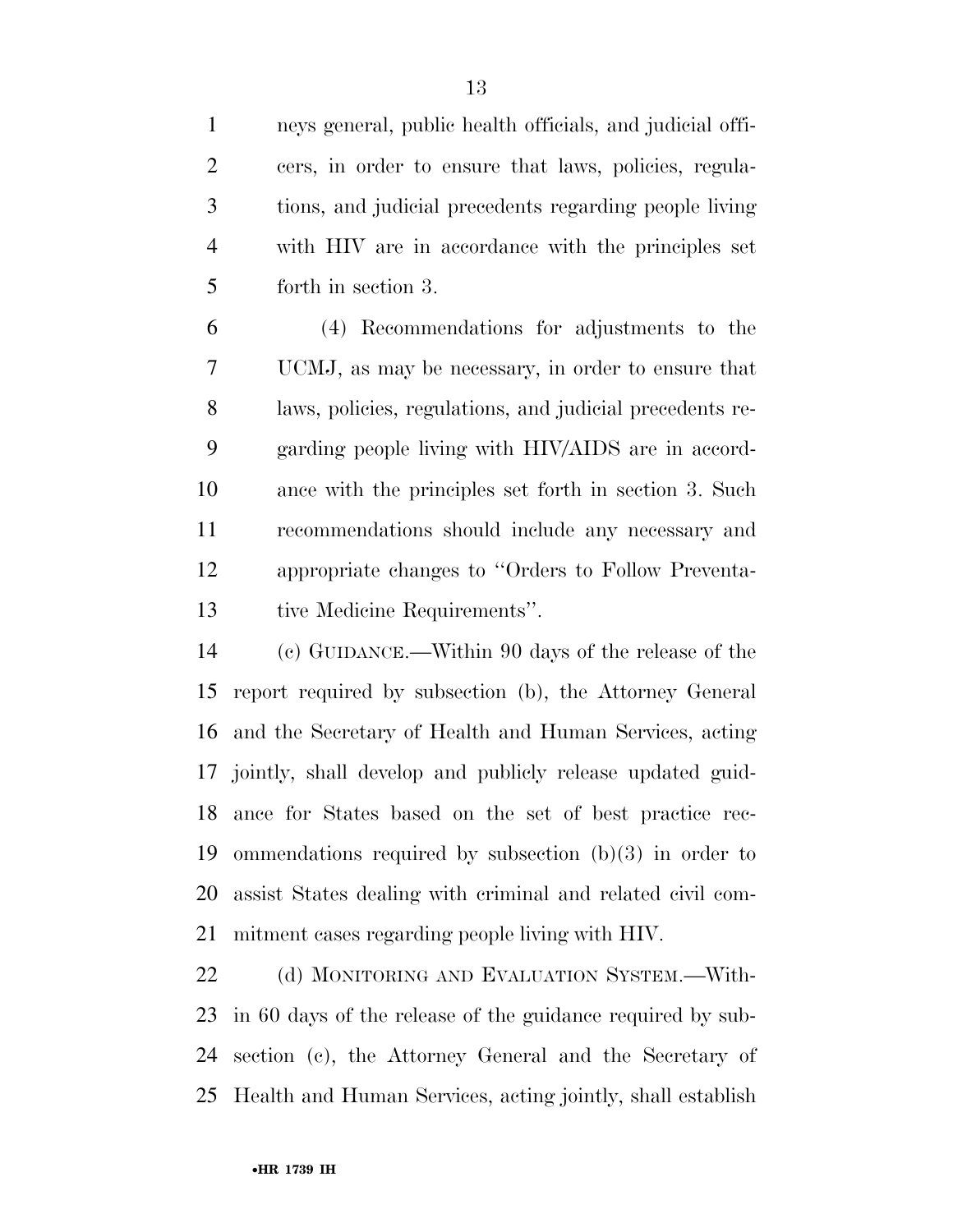an integrated monitoring and evaluation system which in- cludes, where appropriate, objective and quantifiable per- formance goals and indicators to measure progress toward statewide implementation in each State of the best prac-tice recommendations required in subsection (b)(3).

 (e) MODERNIZATION OF FEDERAL LAWS, POLICIES, AND REGULATIONS.—Within 90 days of the release of the report required by subsection (b), the designated officials shall develop and transmit to the President and the Con- gress, and make publicly available, such proposals as may be necessary to implement adjustments to Federal laws, policies, or regulations, including to the Uniform Code of Military Justice, based on the recommendations required by subsection (b)(4), either through Executive order or through changes to statutory law.

#### **SEC. 5. RULE OF CONSTRUCTION.**

 Nothing in this Act shall be construed to discourage the prosecution of individuals who intentionally transmit or attempt to transmit HIV to another individual.

### **SEC. 6. NO ADDITIONAL APPROPRIATIONS AUTHORIZED.**

 This Act shall not be construed to increase the amount of appropriations that are authorized to be appro-priated for any fiscal year.

#### **SEC. 7. DEFINITIONS.**

For purposes of this Act: